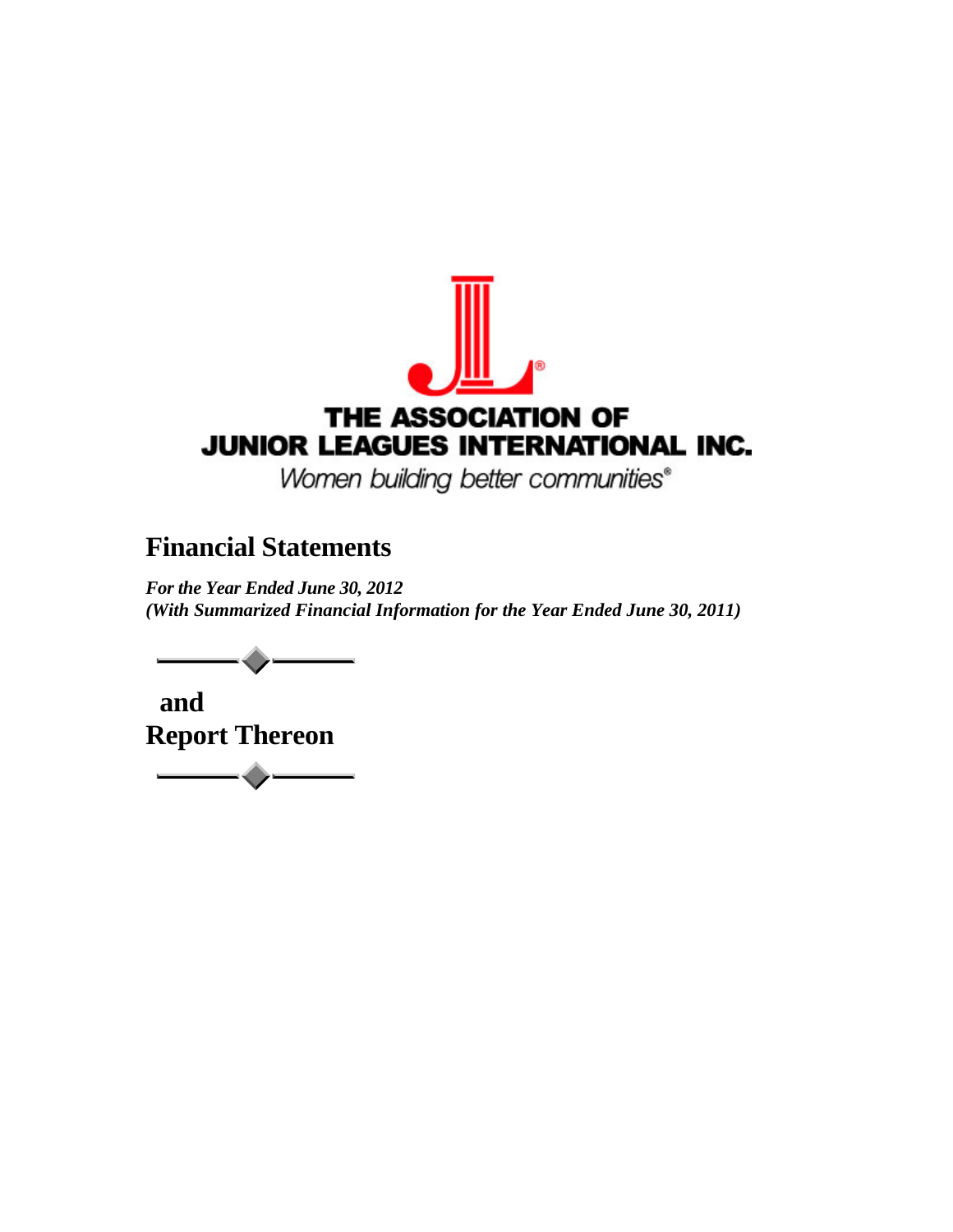

# **INDEPENDENT AUDITOR'S REPORT**

To the Board of Directors of The Association of Junior Leagues International Inc.

**CONSULTING ACCOUNTING** TECHNOLOGY

> *Certified Public Accountants*

We have audited the accompanying statement of financial position of The Association of Junior Leagues International Inc. (the Association) as of June 30, 2012, and the related statements of activities, functional expenses and cash flows for the year then ended. These financial statements are the responsibility of the Association's management. Our responsibility is to express an opinion on these financial statements based on our audit. The prior year summarized comparative information has been derived from the Association's June 30, 2011 financial statements and, in our report dated August 26, 2011, we expressed an unqualified opinion on those financial statements.

We conducted our audit in accordance with auditing standards generally accepted in the United States of America. Those standards require that we plan and perform the audit to obtain reasonable assurance about whether the financial statements are free of material misstatement. An audit includes consideration of internal control over financial reporting as a basis for designing audit procedures that are appropriate in the circumstances, but not for the purpose of expressing an opinion on the effectiveness of The Association's internal control over financial reporting. Accordingly, we express no such opinion. An audit also includes examining, on a test basis, evidence supporting the amounts and disclosures in the financial statements, assessing the accounting principles used and significant estimates made by management, as well as evaluating the overall financial statement presentation. We believe that our audit provides a reasonable basis for our opinion.

In our opinion, the financial statements referred to above present fairly, in all material respects, the financial position of The Association of Junior Leagues International Inc. as of June 30, 2012, and the changes in its net assets and its cash flows for the year then ended in conformity with accounting principles generally accepted in the United States of America.

 $\mathbb{Z}/\mathbb{Z}$ 

RAFFA, P.C.

Washington, DC October 3, 2012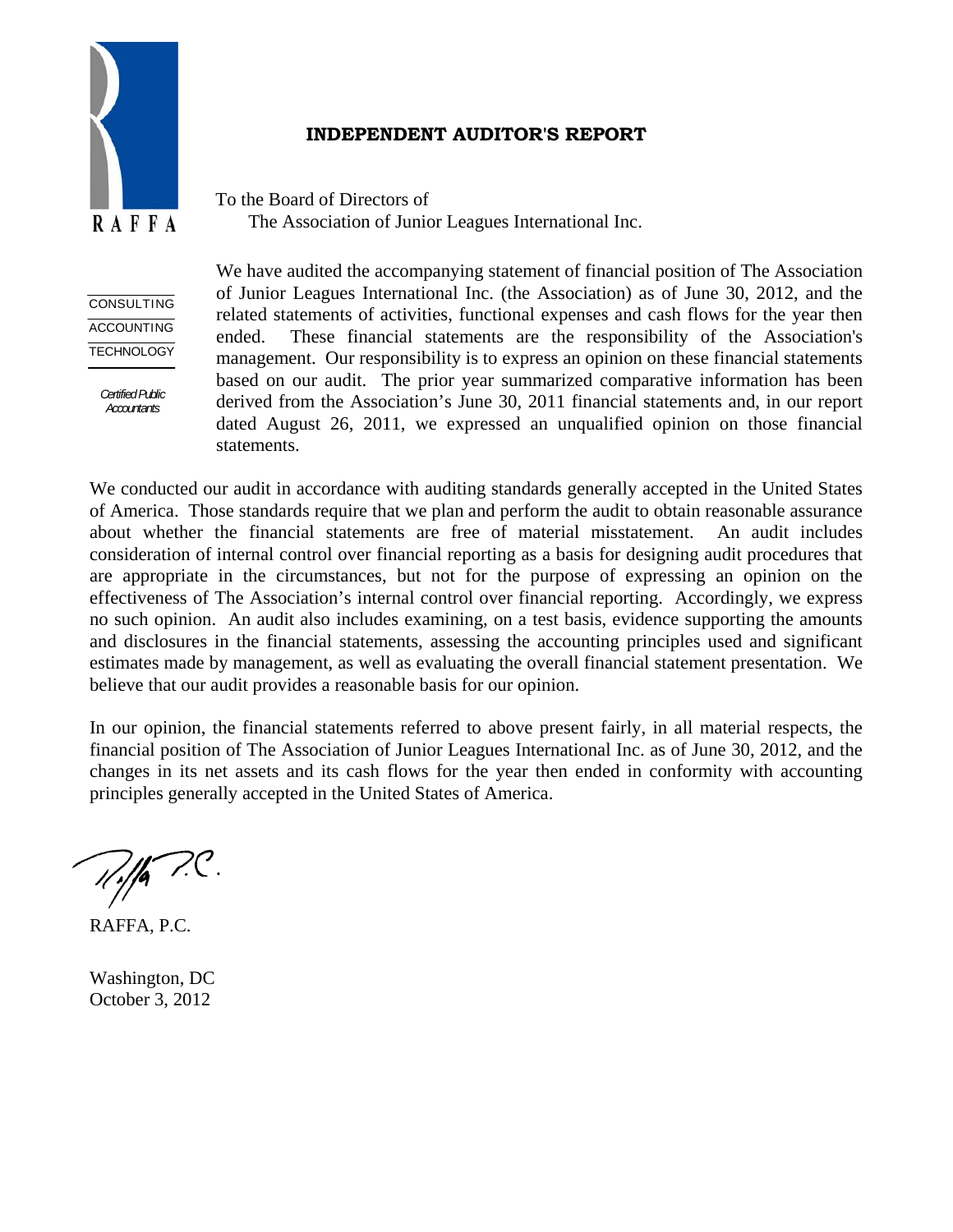# **THE ASSOCIATION OF JUNIOR LEAGUES INTERNATIONAL INC. STATEMENT OF FINANCIAL POSITION**

**June 30, 2012**

### **(With Summarized Financial Information as of June 30, 2011) \_\_\_\_\_\_\_\_\_\_**

|                                                                           | 2012            |              | 2011        |
|---------------------------------------------------------------------------|-----------------|--------------|-------------|
| <b>ASSETS</b>                                                             |                 |              |             |
| Cash and cash equivalents                                                 | \$<br>261,685   | $\mathbb{S}$ | 797,650     |
| Investments                                                               | 4,180,453       |              | 5,937,855   |
| Accounts receivable and pledges receivable, net of allowance for doubtful |                 |              |             |
| accounts of \$31,607 and \$19,236 for 2012 and 2011, respectively         | 56,494          |              | 45,826      |
| Accrued investment interest receivable                                    | 40,757          |              | 38,560      |
| Prepaid expenses                                                          | 45,337          |              | 101,387     |
| Inventory                                                                 | 132,436         |              | 158,617     |
| Security deposits                                                         | 76,444          |              | 76,444      |
| Net property and equipment                                                | 330,378         |              | 282,634     |
| <b>TOTAL ASSETS</b>                                                       | \$5,123,984     |              | \$7,438,973 |
| <b>LIABILITIES AND NET ASSETS</b>                                         |                 |              |             |
| Accounts payable and accrued expenses                                     | \$<br>306,783   | \$           | 528,670     |
| Accrued salaries and leave                                                | 231,931         |              | 275,375     |
| Deferred revenue                                                          | 10,941          |              | 53,272      |
| Deferred rent                                                             | 199,731         |              | 211,979     |
| Accrued pension cost                                                      |                 |              | 1,099,948   |
| <b>TOTAL LIABILITIES</b>                                                  | 749,386         |              | 2,169,244   |
| Net Assets                                                                |                 |              |             |
| Unrestricted                                                              |                 |              |             |
| Undesignated                                                              | 3,709,231       |              | 5,389,352   |
| Accumulated net unrecognized actuarial loss                               |                 |              | (726, 436)  |
| Board designated                                                          | 413,403         |              | 412,386     |
| <b>Total Unrestricted</b>                                                 | 4,122,634       |              | 5,075,302   |
| <b>Temporarily Restricted</b>                                             | 158,815         |              | 101,403     |
| <b>Permanently Restricted</b>                                             | 93,149          |              | 93,024      |
| TOTAL NET ASSETS                                                          | 4,374,598       |              | 5,269,729   |
| TOTAL LIABILITIES AND NET ASSETS                                          | \$<br>5,123,984 | \$           | 7,438,973   |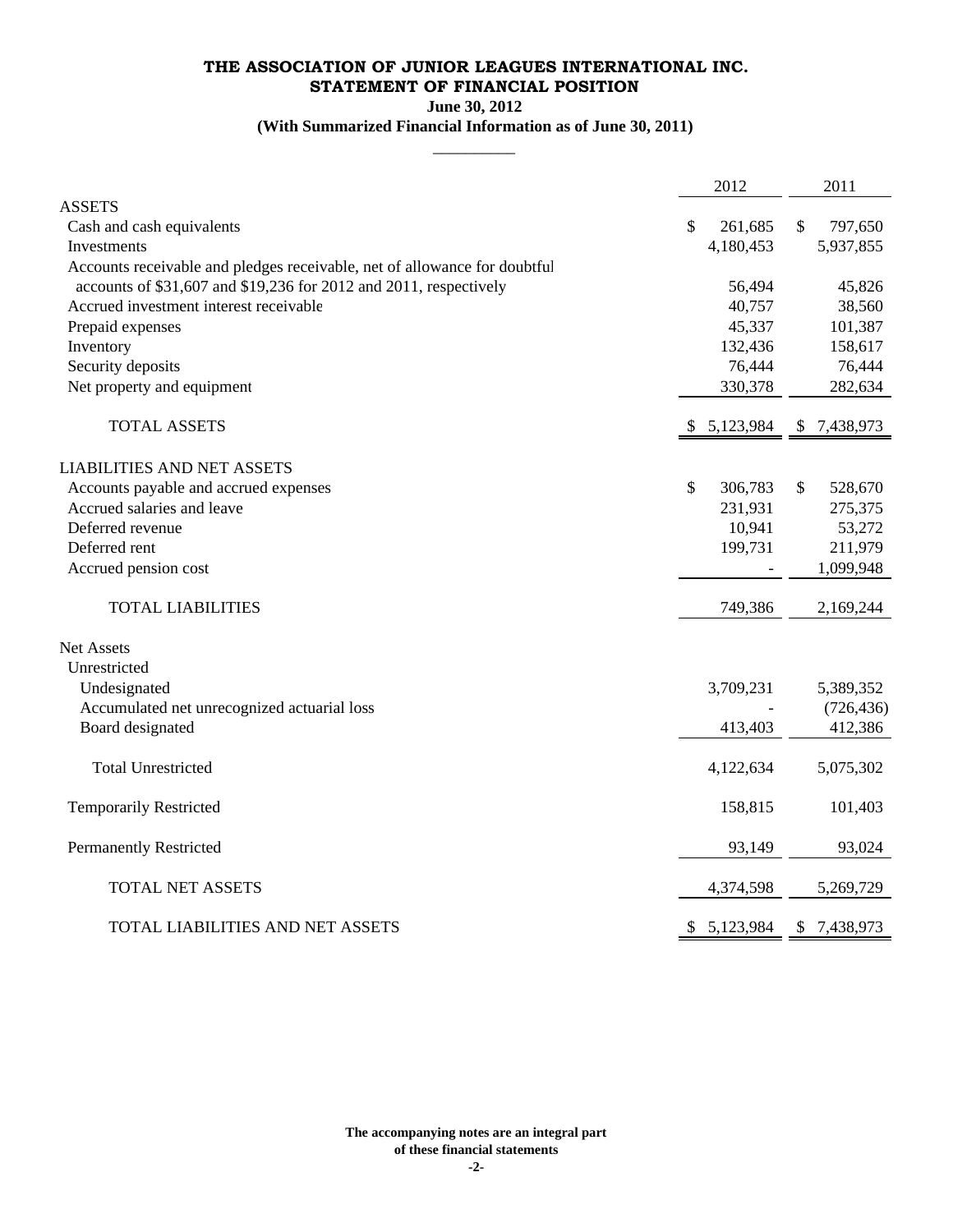# **THE ASSOCIATION OF JUNIOR LEAGUES INTERNATIONAL INC. STATEMENT OF ACTIVITIES**

#### **For the Year Ended June 30, 2012**

**(With Summarized Financial Information for the Year Ended June 30, 2011) \_\_\_\_\_\_\_\_\_\_\_\_\_\_\_**

|                                           | Unrestricted    | Temporarily<br>Restricted | Permanently<br>Restricted | 2012<br>Total | 2011<br>Total    |
|-------------------------------------------|-----------------|---------------------------|---------------------------|---------------|------------------|
| <b>REVENUE AND SUPPORT</b>                |                 |                           |                           |               |                  |
| Membership dues                           | 5,143,959<br>S. | $\mathcal{S}$             | \$                        | 5,143,959     | 5,209,606<br>\$. |
| <b>Registration</b> fees                  | 960,180         |                           |                           | 960,180       | 958,691          |
| Cookbook and merchandise sales            | 150,940         |                           |                           | 150,940       | 156,933          |
| Royalties and commissions                 | 111,394         |                           |                           | 111,394       | 125,237          |
| Grants and contributions                  | 139,901         | 57,400                    | 125                       | 197,426       | 52,415           |
| In-kind contributions                     | 38,640          |                           |                           | 38,640        | 39,100           |
| Investment income                         | 60,194          | 12                        |                           | 60,206        | 116,213          |
| Other revenue                             | 58,376          |                           |                           | 58,376        | 49,213           |
| <b>TOTAL REVENUE</b>                      |                 |                           |                           |               |                  |
| <b>AND SUPPORT</b>                        | 6,663,584       | 57,412                    | 125                       | 6,721,121     | 6,707,408        |
| <b>EXPENSES</b>                           |                 |                           |                           |               |                  |
| Program services                          | 5,743,998       |                           |                           | 5,743,998     | 4,371,745        |
| Supporting services                       | 2,598,690       |                           |                           | 2,598,690     | 2,016,630        |
| <b>TOTAL EXPENSES</b>                     | 8,342,688       |                           |                           | 8,342,688     | 6,388,375        |
| Change in Net Assets                      | (1,679,104)     | 57,412                    | 125                       | (1,621,567)   | 319,033          |
| Unrecognized actuarial gain               |                 |                           |                           |               | 56,599           |
| Gain from defined benefit plan settlement | 726,436         |                           |                           | 726,436       |                  |
| NET ASSETS, BEGINNING OF YEAR             | 5,075,302       | 101,403                   | 93,024                    | 5,269,729     | 4,894,097        |
| NET ASSETS, END OF YEAR                   | \$4,122,634     | 158,815<br>\$             | 93,149<br>\$              | \$4,374,598   | \$5,269,729      |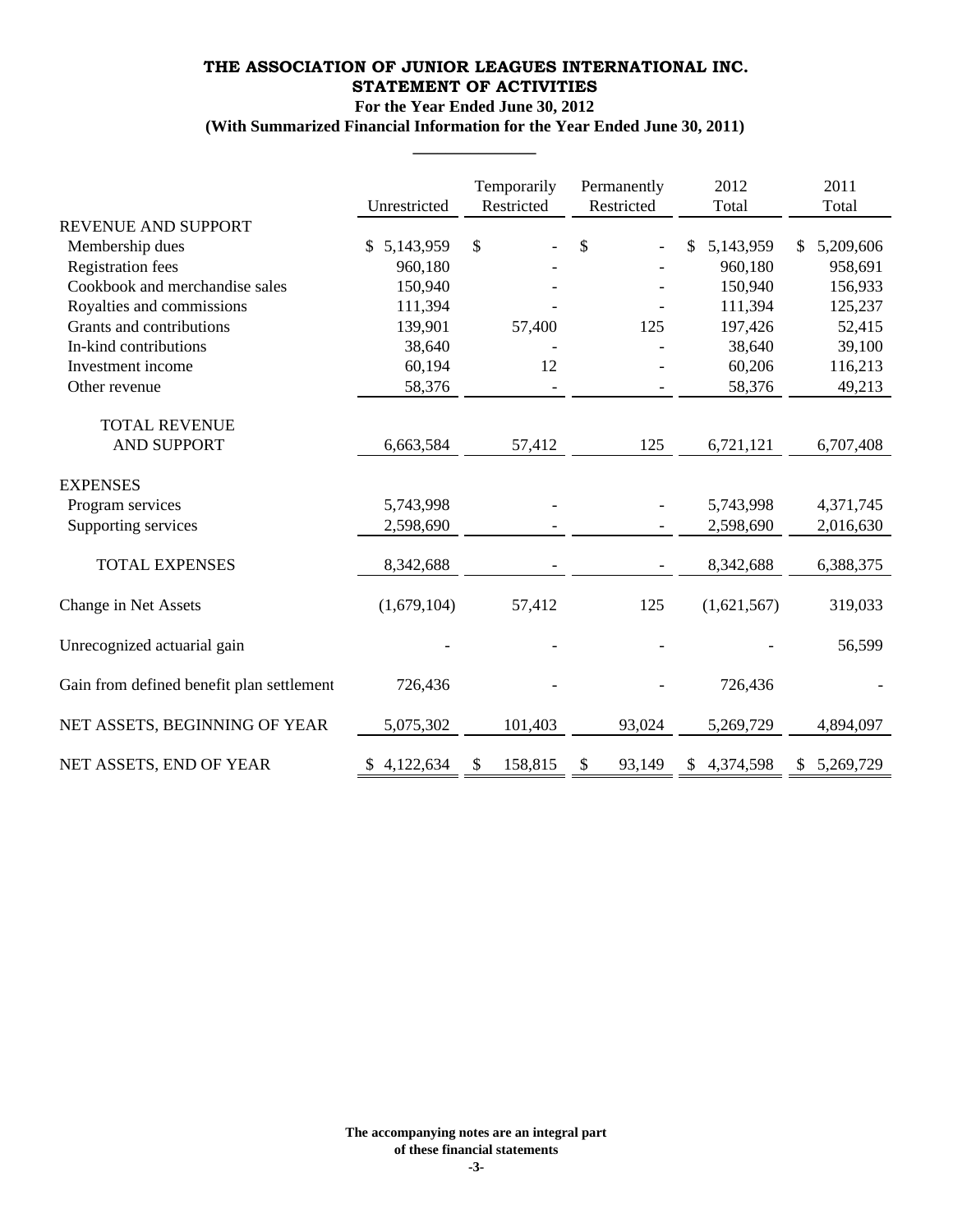|                                                                                                                                         | Program Services          |                               | <b>Supporting Services</b>    |                            |                          |                            |                          |                                 |               |               |
|-----------------------------------------------------------------------------------------------------------------------------------------|---------------------------|-------------------------------|-------------------------------|----------------------------|--------------------------|----------------------------|--------------------------|---------------------------------|---------------|---------------|
|                                                                                                                                         | Leadership<br>Development | Organizational<br>Development | Shared<br>Identity<br>Program | Total<br>Programs          | Governance               | Management<br>and General  | Fundraising              | Total<br>Supporting<br>Services | 2012<br>Total | 2011<br>Total |
| Salaries                                                                                                                                | 362,314                   | 569,439<br>$\mathbb{S}$       | 273,497<br>$\mathbb{S}$       | 1,205,250<br><sup>\$</sup> | 39,773<br>$\mathbb{S}$   | 719,178<br>$\mathcal{S}$   | $\mathcal{S}$<br>75,693  | 834,644<br>- \$                 | 2,039,894     | 2,002,717     |
| <b>Employee benefits</b>                                                                                                                | 80,925                    | 142,819                       | 74,815                        | 298,559                    | 8,395                    | 210,891                    | 15,641                   | 234,927                         | 533,486       | 608,572       |
| Total personnel costs                                                                                                                   | 443,239                   | 712,258                       | 348,312                       | 1,503,809                  | 48,168                   | 930,069                    | 91,334                   | 1,069,571                       | 2,573,380     | 2,611,289     |
| Travel and meetings                                                                                                                     | 1,277,786                 | 160,672                       | 34,539                        | 1,472,997                  | 113,746                  | 5,579                      | 1,253                    | 120,578                         | 1,593,575     | 1,292,107     |
| Professional services                                                                                                                   | 209,813                   | 363,160                       | 397,866                       | 970,839                    | 47,350                   | 369,763                    | 31,637                   | 448,750                         | 1,419,589     | 1,269,375     |
| Occupancy                                                                                                                               | 49,689                    | 113,812                       | 45,330                        | 208,831                    | 5,843                    | 116,345                    | 13,688                   | 135,876                         | 344,707       | 338,789       |
| Equipment rental and maintenance                                                                                                        | 21,897                    | 64,056                        | 17,813                        | 103,766                    | 1,701                    | 48,369                     | 3,745                    | 53,815                          | 157,581       | 125,629       |
| Awards                                                                                                                                  | 2,077                     |                               | 126,560                       | 128,637                    | $\sim$                   |                            | $\overline{\phantom{a}}$ |                                 | 128,637       | 45,726        |
| Office supplies                                                                                                                         | 74,918                    | 5,855                         | 5,958                         | 86,731                     | 557                      | 15,551                     | 531                      | 16,639                          | 103,370       | 71,604        |
| Cost of goods sold                                                                                                                      | 11,143                    |                               | 90,385                        | 101,528                    |                          |                            |                          |                                 | 101,528       | 156,410       |
| Finance and other service charges                                                                                                       | 28,350                    |                               |                               | 28,350                     |                          | 49,797                     |                          | 49,797                          | 78,147        | 79,837        |
| Postage and delivery                                                                                                                    | 23,057                    | 648                           | 37,365                        | 61,070                     | 923                      | 5,737                      |                          | 6,660                           | 67,730        | 77,929        |
| Printing                                                                                                                                | 23,783                    | 111                           | 29,288                        | 53,182                     | 730                      | 337                        |                          | 1,067                           | 54,249        | 66,932        |
| Subscriptions and publications                                                                                                          | 1,128                     | 21,214                        | 20,561                        | 42,903                     | 225                      | 4,079                      | 5,267                    | 9,571                           | 52,474        | 29,093        |
| Insurance                                                                                                                               | 4,660                     | 11,243                        | 4,477                         | 20,380                     | 577                      | 14,294                     | 1,352                    | 16,223                          | 36,603        | 43,638        |
| Communications                                                                                                                          | 5,661                     | 10,181                        | 10,610                        | 26,452                     | 3,114                    | 5,896                      | 93                       | 9,103                           | 35,555        | 36,352        |
| Registration and training fees                                                                                                          | 800                       | 3,129                         | 19,476                        | 23,405                     | 26                       | 5,017                      |                          | 5,043                           | 28,448        | 30,279        |
| Other                                                                                                                                   | 1,637                     | 529                           | 480                           | 2,646                      |                          | 24,020                     | 435                      | 24,456                          | 27,102        | 8,529         |
| Total other than personnel costs                                                                                                        | 1,736,399                 | 754,610                       | 840,708                       | 3,331,717                  | 174,793                  | 664,784                    | 58,001                   | 897,578                         | 4,229,295     | 3,672,229     |
| Total expenses before depreciation and<br>amortization, provision for income tax, and<br>cost for fully funding the defined benfit plan | 2,179,638                 | 1,466,868                     | 1,189,020                     | 4,835,526                  | 222,961                  | 1,594,853                  | 149,335                  | 1,967,149                       | 6,802,675     | 6,283,518     |
| Cost for fully funding the defined benefit plan                                                                                         | 244,735                   | 403,093                       | 201,547                       | 849,375                    | 28,792                   | 510,356                    | 51,095                   | 590,243                         | 1,439,618     |               |
| Depreciation and amortization                                                                                                           | 17,028                    | 28,046                        | 14,023                        | 59,097                     | 2,003                    | 35,509                     | 3,555                    | 41,067                          | 100,164       | 98,057        |
| Provision for income tax                                                                                                                |                           |                               |                               |                            |                          | 231                        |                          | 231                             | 231           | 6,800         |
| TOTAL EXPENSES                                                                                                                          | 2,441,401                 | 1,898,007<br>$\mathcal{S}$    | 1,404,590<br>\$               | 5,743,998<br>$\mathcal{S}$ | 253,756<br>$\mathcal{S}$ | 2,140,949<br>$\mathcal{S}$ | 203,985<br>-S            | 2,598,690<br>$\mathcal{S}$      | 8,342,688     | 6,388,375     |

# **THE ASSOCIATION OF JUNIOR LEAGUES INTERNATIONAL INC. STATEMENT OF FUNCTIONAL EXPENSES For the Year Ended June 30, 2012 (With Summarized Financial Information for the Year Ended June 30, 2011)**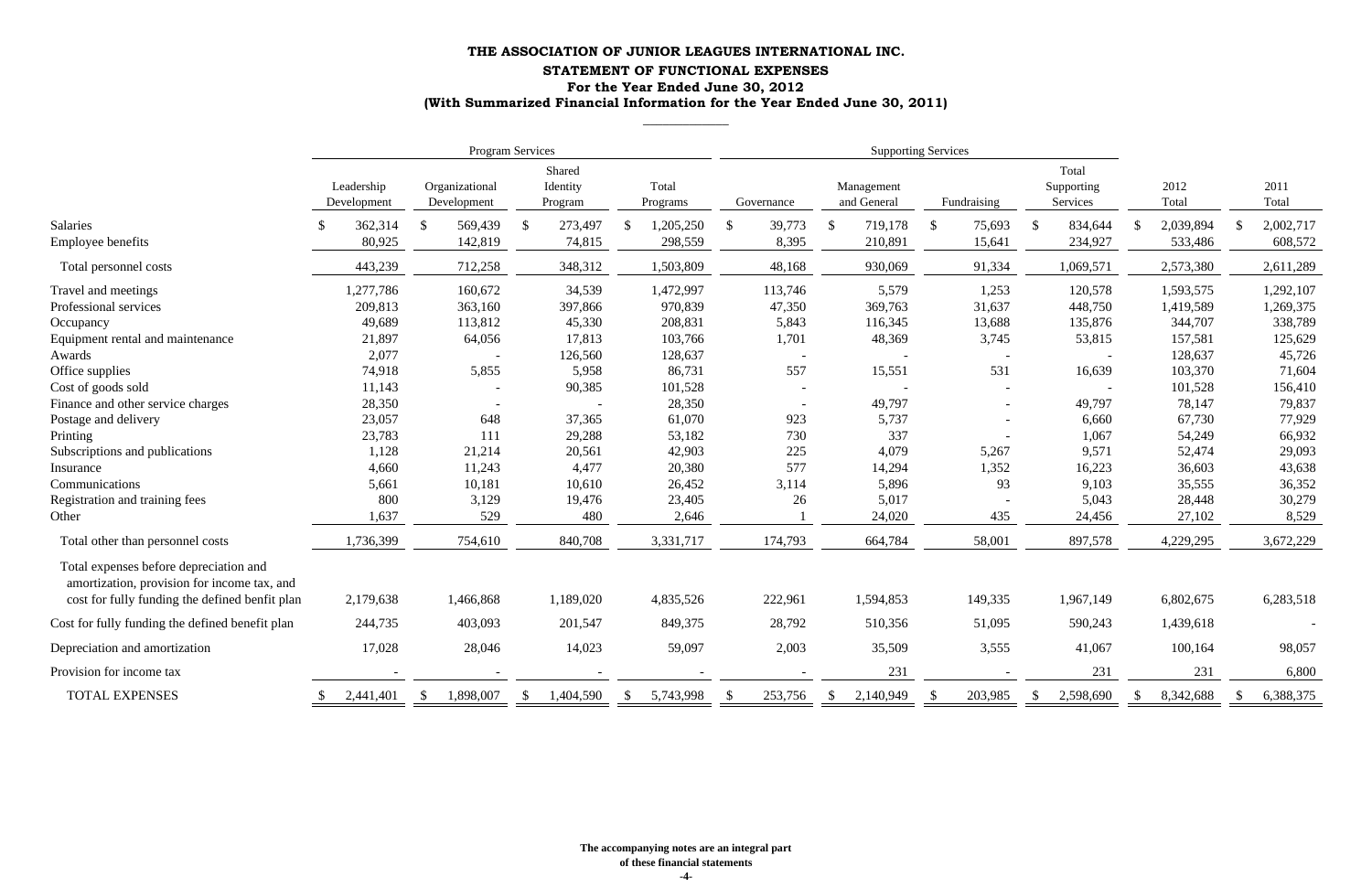## **THE ASSOCIATION OF JUNIOR LEAGUES INTERNATIONAL INC. STATEMENT OF CASH FLOWS**

#### **For the Year Ended June 30, 2012**

**(With Summarized Financial Information for the Year Ended June 30, 2011)**

\_\_\_\_\_\_\_\_\_\_\_\_\_\_\_ **Increase (Decrease) in Cash and Cash Equivalents**

|                                                                             | 2012                                  | 2011                     |
|-----------------------------------------------------------------------------|---------------------------------------|--------------------------|
| CASH FLOWS FROM OPERATING ACTIVITIES                                        |                                       |                          |
| Change in net assets                                                        | (1,621,567)                           | 319,033<br><sup>\$</sup> |
| Adjustments to reconcile change in net assets to net cash                   |                                       |                          |
| (used in) provided by operating activities:                                 |                                       |                          |
| Gain from defined benefit plan termination                                  | 726,436                               |                          |
| Unrecognized actuarial gain                                                 |                                       | 56,599                   |
| Provision for doubtful accounts receivable                                  | 12,371                                | (13, 659)                |
| Realized loss (gain) on investments                                         | 189,823                               | (70,037)                 |
| Unrealized loss on investments                                              | 34,528                                | 224,859                  |
| Depreciation and amortization                                               | 100,164                               | 98,057                   |
| Changes in assets and liabilities:                                          |                                       |                          |
| Pledges receivable and accounts receivable                                  | (23,039)                              | 4,329                    |
| Accrued investment interest receivable                                      | (2,197)                               | (408)                    |
| Prepaid expenses                                                            | 56,050                                | (49, 983)                |
| Inventory                                                                   | 26,181                                | (1,261)                  |
| Accounts payable and accrued expenses                                       | (221, 887)                            | 169,576                  |
| Accrued salaries and leave                                                  | (43, 444)                             | 29,737                   |
| Deferred revenue                                                            | (42, 331)                             | (50,620)                 |
| Accrued pension cost                                                        | (1,099,948)                           | 25,952                   |
| Deferred rent                                                               | (12, 248)                             | (4,780)                  |
| NET CASH (USED IN) PROVIDED BY OPERATING ACTIVITIES                         | (1,921,108)                           | 737,394                  |
| CASH FLOWS FROM INVESTING ACTIVITIES                                        |                                       |                          |
| Proceeds from the sale of investments                                       | 5,325,033                             | 3,523,382                |
| Acquisition of investments                                                  | (3,791,982)                           | (4,217,512)              |
| Acquisition of property and equipment                                       | (147,908)                             | (157, 889)               |
| NET CASH PROVIDED BY (USED IN) INVESTING ACTIVITIES                         | 1,385,143                             | (852, 019)               |
| NET DECREASE IN CASH AND CASH EQUIVALENTS                                   | (535,965)                             | (114, 625)               |
| CASH AND CASH EQUIVALENTS, BEGINNING OF YEAR                                | 797,650                               | 912,275                  |
| CASH AND CASH EQUIVALENTS, END OF YEAR                                      | $\boldsymbol{\mathsf{\$}}$<br>261,685 | 797,650<br>\$            |
| SUPPLEMENTAL CASH FLOW INFORMATION<br>Actual cash payments for income taxes | \$                                    | \$<br>6,692              |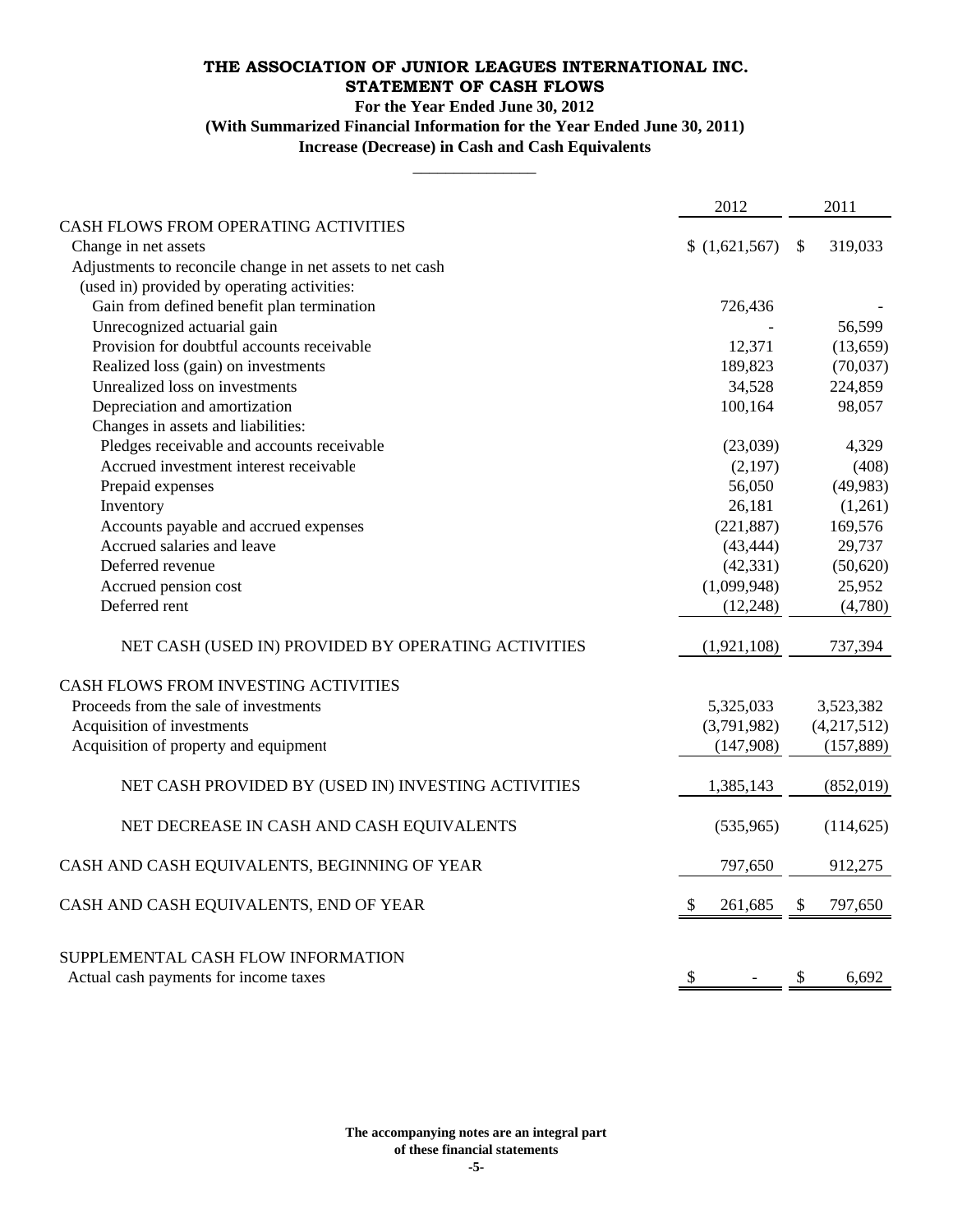# **NOTES TO FINANCIAL STATEMENTS \_\_\_\_\_\_\_\_\_\_\_\_\_\_\_**

### **1. Organization and Summary of Significant Accounting Policies**

#### **Organization**

The Association of Junior Leagues International Inc. (the Association) is a  $501(c)(3)$  public charity incorporated under the laws of New York. The mission of the Association is promoting voluntarism, developing the potential of women and improving communities through the effective action and leadership of trained volunteers. The Association's members are the 293 Junior Leagues in the United States, Canada, Mexico and the United Kingdom, which themselves have a combined membership of approximately 155,000 individual Junior League members. The Association's activities are funded primarily through membership dues.

#### Cash Equivalents

The Association considers money market funds, other than those which are part of the permanently restricted endowment fund, to be cash equivalents.

#### Investments

Investments consist of corporate bonds, mutual funds, U.S. Government and agency obligations and a money market fund designated as part of the permanently restricted endowment fund. These investments are recorded in the accompanying financial statements at their fair value.

#### Accounts and Pledges Receivable

The Association uses the allowance method to determine uncollectible accounts and pledges receivable. The allowance is based on prior years' experience and management's analysis of specific accounts and promises to give. A provision for doubtful accounts is made when collection of the full amount is no longer probable.

#### Inventory

Inventory, which consists principally of retail goods held for resale, is stated at the lower of cost or market and is calculated using the weighted average cost method.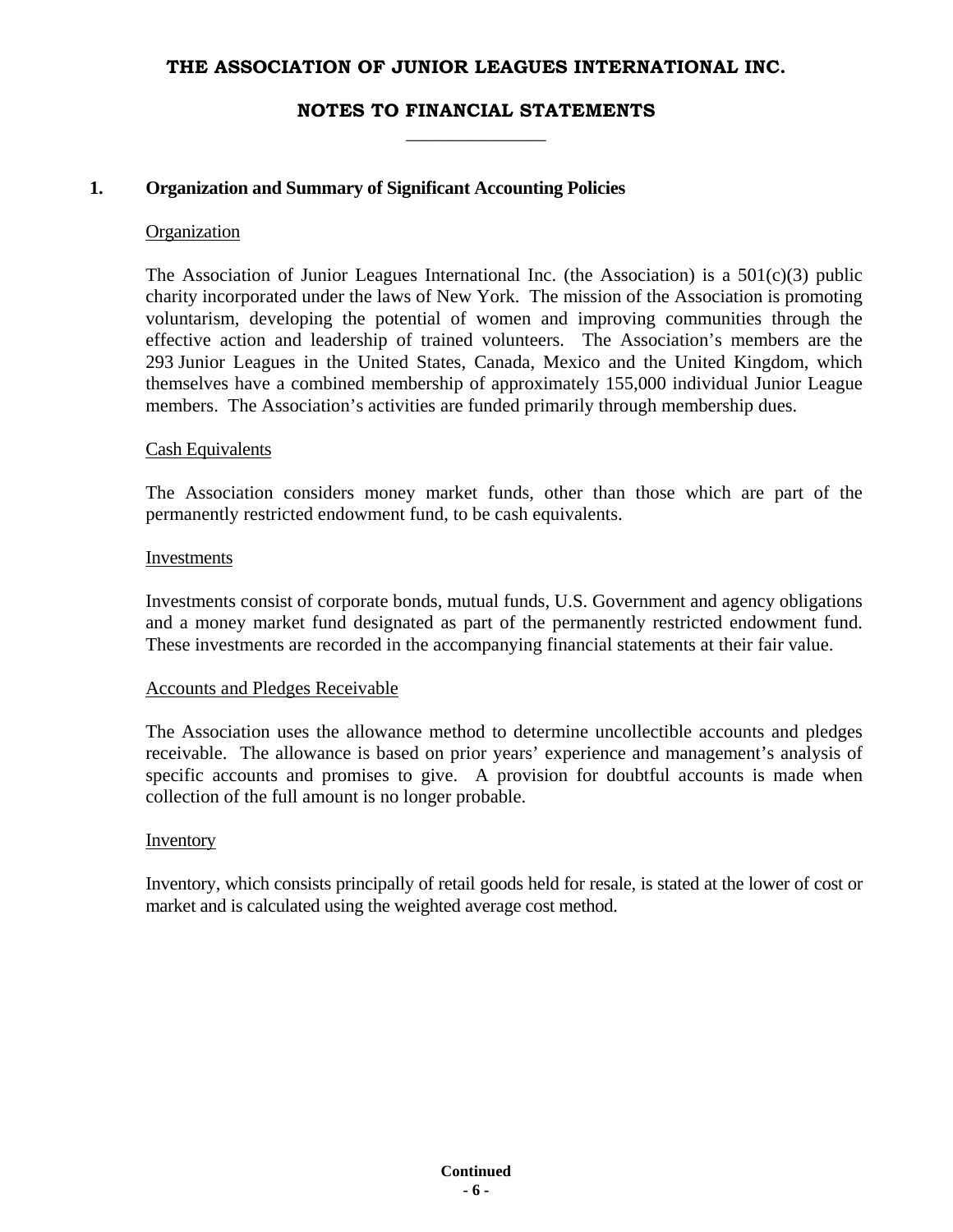# **NOTES TO FINANCIAL STATEMENTS \_\_\_\_\_\_\_\_\_\_\_\_\_\_\_**

### **1. Organization and Summary of Significant Accounting Policies (continued)**

#### Property and Equipment and Related Depreciation and Amortization

Property and equipment are stated at cost and are principally depreciated on a straight-line basis over the estimated useful lives of the respective assets, which range from three to seven years. Leasehold improvements are amortized over the shorter of the lease period or useful life of the improvements. Expenditures for major repairs and improvements are capitalized; conversely, expenditures for minor repairs and maintenance costs are expensed when incurred. The Association's policy is to capitalize purchases of furniture, equipment and major repairs and improvements of \$750 or more. Upon the retirement or disposal of assets, the cost and accumulated depreciation are eliminated from the respective accounts and the resulting gain or loss is included in revenue or expenses.

### Fair Value of Financial Instruments

In accordance with the fair value measurements and disclosures topic of the Financial Accounting Standards Board (FASB) Accounting Standards Codification (ASC), the Association has categorized its applicable financial instruments into a required fair value hierarchy. The fair value hierarchy gives the highest priority to quoted prices in active markets for identical assets or liabilities (Level 1) and the lowest priority to unobservable inputs (Level 3). If the inputs used to measure the financial instruments fall within different levels of the hierarchy, the categorization is based on the lowest level input that is significant to the fair value measurement of the instrument.

Applicable financial assets and liabilities are categorized based on the inputs to the valuation techniques as follows:

### *Level 1*

Financial assets and liabilities whose values are based on unadjusted quoted prices for identical assets or liabilities in an active market that the Association has the ability to access. This classification is applied to any investment of the Association that has a readily available quoted market price from an active market where there is significant transparency in the executed/quoted market price.

### *Level 2*

Financial assets and liabilities whose values are based on quoted prices in markets that are not active or model inputs that are observable either directly or indirectly for substantially the full term of the asset or liability, such as quoted prices for similarly structured securities in active markets.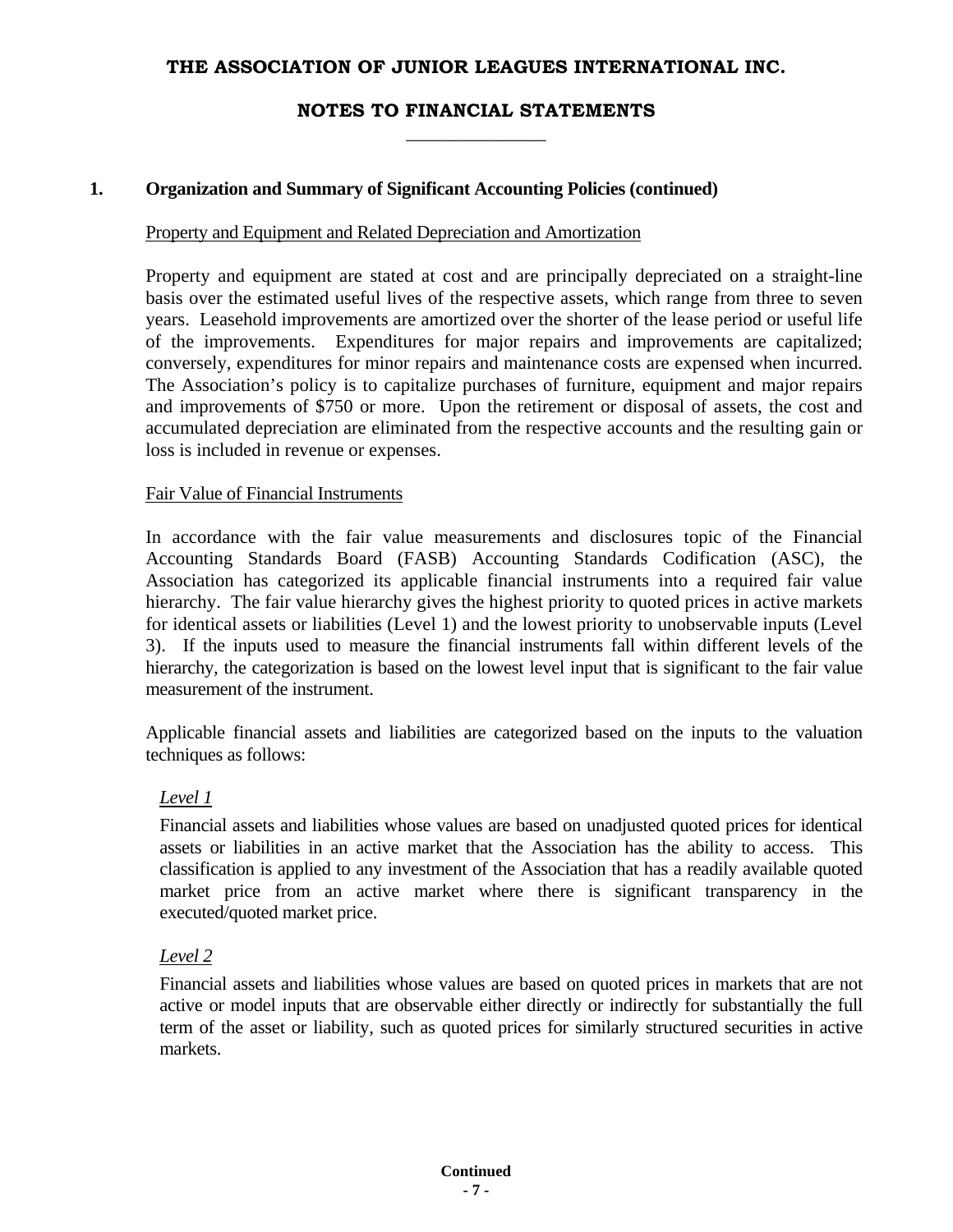# **NOTES TO FINANCIAL STATEMENTS \_\_\_\_\_\_\_\_\_\_\_\_\_\_\_**

# **1. Organization and Summary of Significant Accounting Policies (continued)**

### Fair Value of Financial Instruments (continued)

# *Level 3*

Financial assets and liabilities whose values are based on prices or valuation techniques that require inputs that are both unobservable and significant to the overall fair value measurement. These inputs reflect management's own assumptions about the assumptions a market participant would use in pricing the asset or liability.

As of and for the year ended June 30, 2012, only the Association's investments, as described in Note 2 of these financial statements, were measured at fair value on a recurring basis.

### Classification of Net Assets

The net assets of the Association are reported as follows:

- Unrestricted net assets represent the portion of expendable funds that are available for support of the Association's operations or that have been designated by the Board for a particular purpose.
- Temporarily restricted net assets are specifically restricted by donors for various programs or future periods.
- Permanently restricted net assets represent endowment funds of the Association with donor stipulations that require the gifts to be held in perpetuity and permit only the income to be spent for the purpose designated by the donor.

### Revenue Recognition

Revenue from annual membership dues is recognized as revenue in the year to which the membership term pertains. Dues paid by members in advance of the period to which they pertain are reflected in the accompanying statement of financial position as deferred revenue as these dues are considered refundable to the member.

Revenue from conference registrations is recognized as revenue when the conferences take place.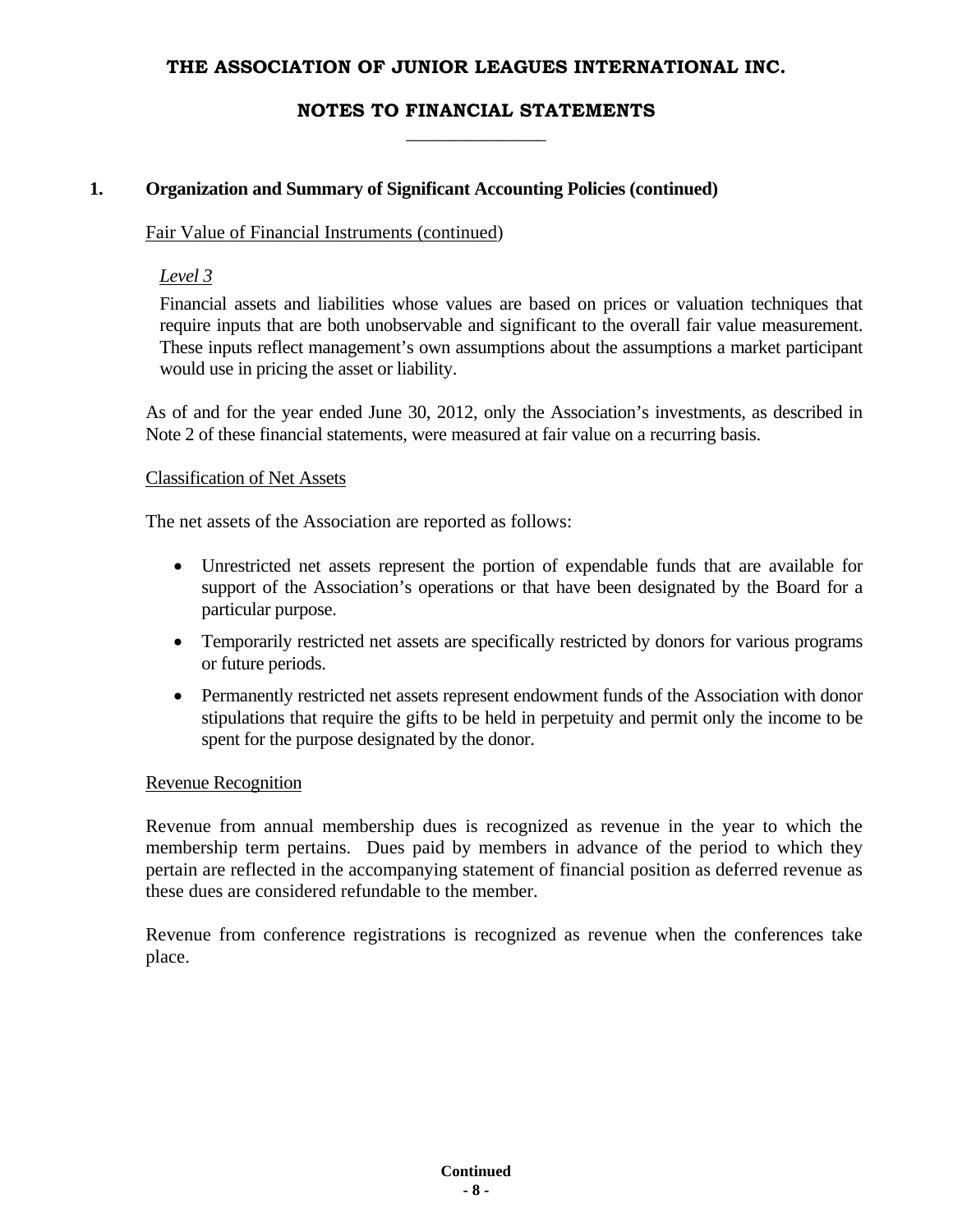# **NOTES TO FINANCIAL STATEMENTS \_\_\_\_\_\_\_\_\_\_\_\_\_\_\_**

### **1. Organization and Summary of Significant Accounting Policies (continued)**

#### Revenue Recognition (continued)

Contributions and grants are reported as revenue in the year in which payments are received and/or unconditional promises are made. The Association reports gifts of cash and other assets that are received with donor stipulations limiting the use of the donated assets as unrestricted support if all such donor restrictions are met in the year the award is received. Gifts of cash and other assets that are received with donor stipulations limiting the use of the donated assets are reported as temporarily restricted if such donor stipulations are not fully met in the year the award is received. When a stipulated time restriction ends or purpose restriction is accomplished, temporarily restricted net assets are reclassified to unrestricted net assets and reported in the statement of activities as net assets released from restrictions. Contributions and pledges that are received for the Association's endowments and to be held in perpetuity per donor stipulation are reported as permanently restricted.

### Functional Allocation of Expenses

The costs of providing the various programs and other activities have been summarized on a functional basis in the accompanying statement of functional expenses. Accordingly, certain costs have been allocated among the programs and supporting services based upon various methods deemed to justify the benefits received by those programs and supporting services.

#### Estimates

The preparation of financial statements in conformity with accounting principles generally accepted in the United States of America requires management to make estimates and assumptions that affect certain reported amounts and disclosures. Accordingly, actual results could differ from those estimates.

### Reclassifications

Certain 2011 amounts have been reclassified to conform with the 2012 presentation.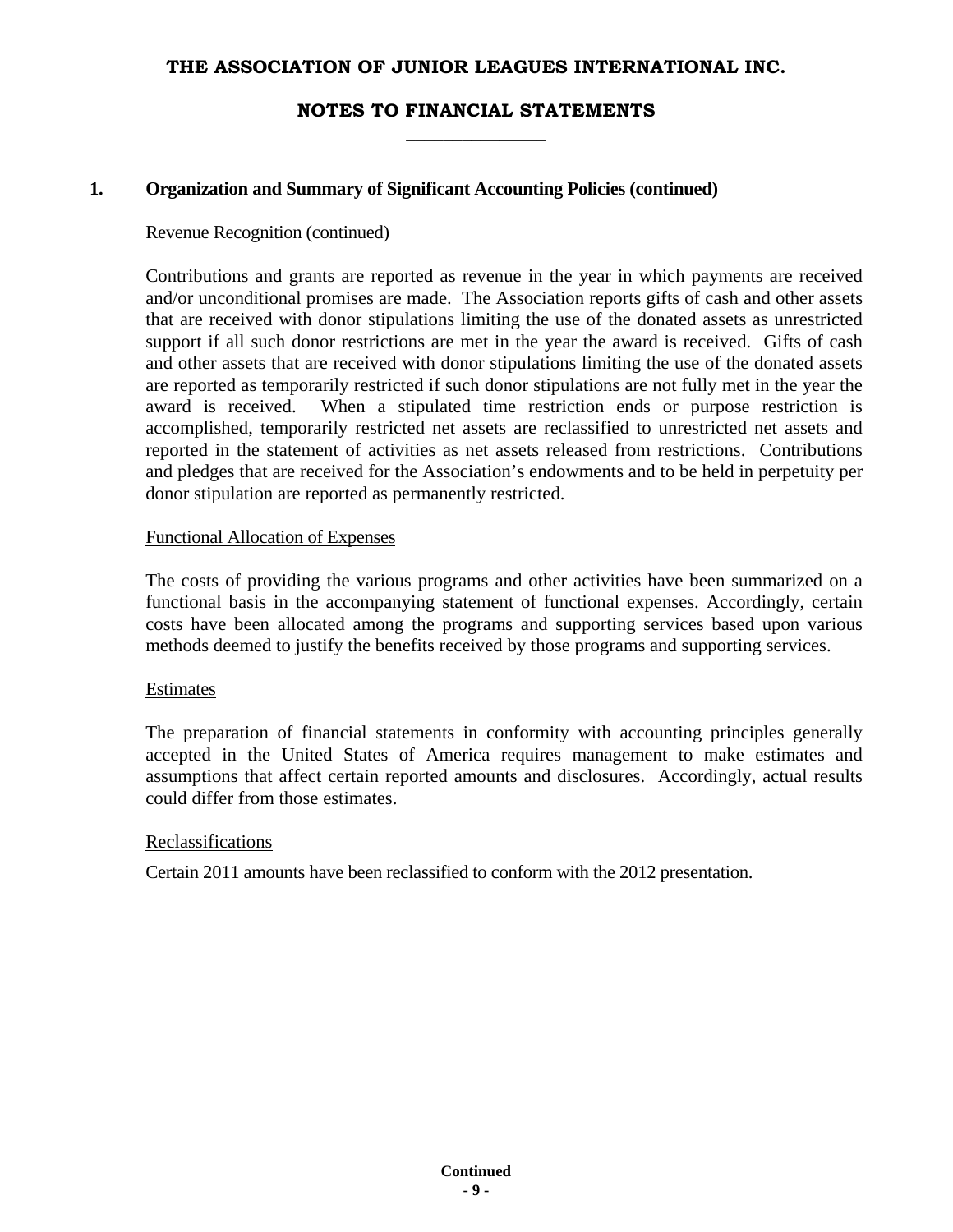# **NOTES TO FINANCIAL STATEMENTS \_\_\_\_\_\_\_\_\_\_\_\_\_\_\_**

### **2. Investments**

The Association has used the following fair value measurements as of June 30, 2012:

|                        | Total       | <b>Quoted Prices</b><br>in Active<br>Markets for<br>Identical<br>Assets<br>(Level 1) | Significant<br>Other<br>Observable<br>Inputs<br>(Level 2) | Significant<br>Unobservable<br>Inputs<br>(Level 3) |
|------------------------|-------------|--------------------------------------------------------------------------------------|-----------------------------------------------------------|----------------------------------------------------|
| Corporate bonds        | \$3,477,749 | \$3,477,749                                                                          | \$                                                        | \$                                                 |
| Mutual funds (3 funds) | 345,971     | 345,971                                                                              |                                                           |                                                    |
| U.S. government and    |             |                                                                                      |                                                           |                                                    |
| agency obligations     | 237,854     | 237,854                                                                              |                                                           |                                                    |
| Money market fund      | 118,879     | 118,879                                                                              |                                                           |                                                    |
| Total                  | \$4,180,453 | \$4,180,453                                                                          |                                                           |                                                    |

Based upon an analysis of the nature and risk of the corporate bonds and the mutual funds held as of June 30, 2012, the Association determined that presenting them each as a single class was appropriate. All fixed income securities held by the Association are rated A or higher.

Based upon information and advice from the Association's investment advisor and custodian, the Association has classified its corporate bonds and U.S. government and agency obligations as "level 1" as all of these securities held by the Association as of June 30, 2012 have trading value quotes readily obtainable throughout the day by its investment advisor and custodian. The three mutual funds held by the Association as of June 30, 2012 are listed on major securities exchanges with readily obtainable trading values and similarly have been classified as "level 1" by the Association.

The fair value and cost of the Association's investments as of June 30, 2012 are summarized as follows:

|              |                     | Cost        | Fair Value  |
|--------------|---------------------|-------------|-------------|
|              | Corporate bonds     | \$3,474,422 | \$3,477,749 |
| Mutual funds |                     | 405,938     | 345,971     |
|              | U.S. government and |             |             |
|              | agency obligations  | 213,039     | 237,854     |
|              | Money market funds  | 118,879     | 118,879     |
|              |                     |             |             |
|              | Total               |             |             |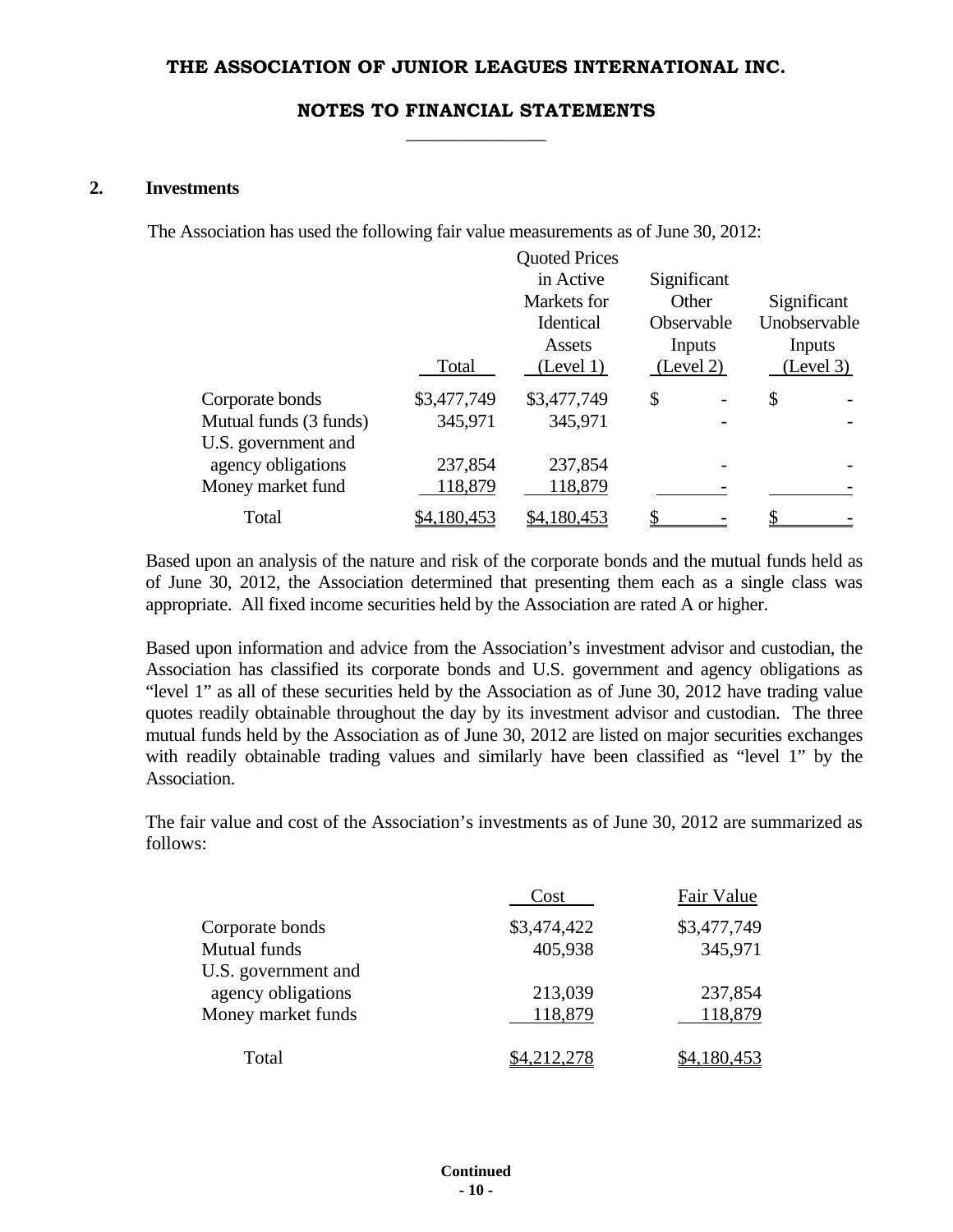# **NOTES TO FINANCIAL STATEMENTS \_\_\_\_\_\_\_\_\_\_\_\_\_\_\_**

#### **2. Investments (continued)**

Investment returns for the year ended June 30, 2012 are summarized as follows:

| Interest and dividend income on           |            |
|-------------------------------------------|------------|
| investments and cash and cash equivalents | \$284,557  |
| <b>Realized loss</b>                      | (189, 823) |
| Unrealized loss                           | (34,528)   |
| Total                                     |            |

### **3. Property and Equipment and Accumulated Depreciation and Amortization**

The Association held the following property and equipment as of June 30, 2012:

| Office furniture and equipment                  | 625,320     |
|-------------------------------------------------|-------------|
| Computer equipment and software                 | 792,271     |
| Leasehold improvements                          | 458,735     |
| Total                                           | 1,876,326   |
| Less: Accumulated depreciation and amortization | (1,545,948) |
| Net property and equipment                      | 330,378     |

### **4. Net Assets**

#### Board Designated Net Assets

The Board of Directors of the Association has established two separate funds. The relocation fund is to provide funds for future needed office moves. The disaster fund is to provide funds for future emergency needs of Leagues due to unexpected natural and other disasters. Such funds, including all allocable investment income (losses) on each of these funds, are reflected as unrestricted–board designated net assets in the accompanying financial statements. Also included in the board designated disaster fund are the allocated investment earnings (losses) on temporarily restricted net assets restricted for disaster relief efforts. None of these board designated funds were used during the year ended June 30, 2012. The balance as of June 30, 2012 of the board designated relocation fund and the board designated disaster fund was \$383,049 and \$30,354, respectively. The Association does not consider either of its board designated funds to be quasi-endowment funds.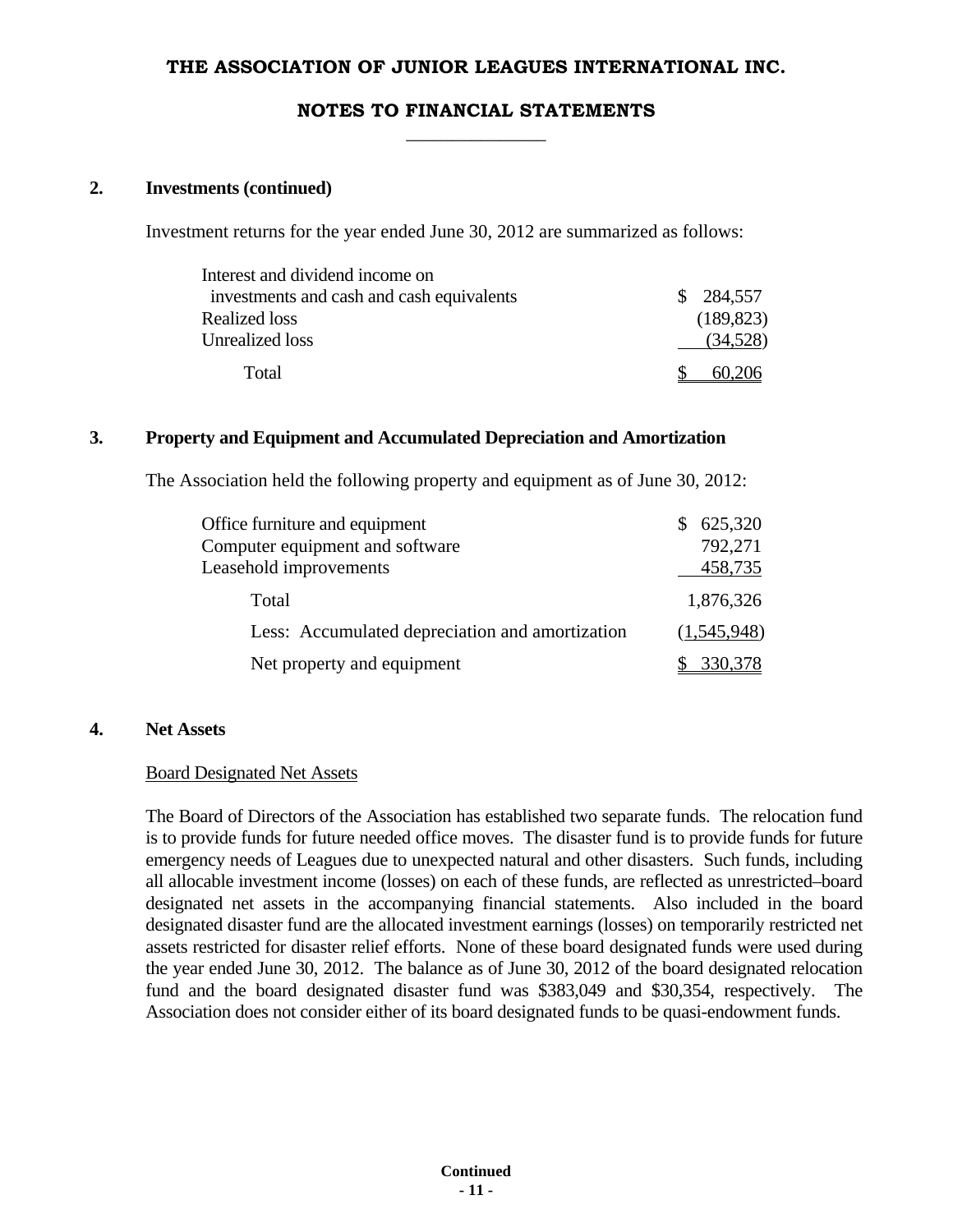# **NOTES TO FINANCIAL STATEMENTS \_\_\_\_\_\_\_\_\_\_\_\_\_\_\_**

### **4. Net Assets (continued)**

# Temporarily Restricted Net Assets

Temporarily restricted net assets are available for the following purposes and time periods as of June 30, 2012:

| Disaster relief                                     | SS. | 72,819    |
|-----------------------------------------------------|-----|-----------|
| <i>Kids in the Kitchen initiative</i>               |     | 50,000    |
| Cumulative earnings on permanently restricted funds |     | 35,996    |
| Total temporarily restricted net assets             |     | \$158.815 |

Earnings on disaster relief funds were not restricted by the donors but have been designated by the Board and are included in the Association's board designated disaster fund.

All earnings on the permanently restricted funds of the Association are restricted by the donors to fund program services, to fund a program collaborator award and to fund representatives of Junior Leagues to attend the Association's various conferences as well as to support other training and educational opportunities for members of Junior Leagues.

#### Permanently Restricted Net Assets

The Association's endowment is termed the Tribute Fund and consists of the following three endowment funds as of June 30, 2012:

| Anne Dalton 25 <sup>th</sup> Anniversary Fund | 69,561 |
|-----------------------------------------------|--------|
| Deborah L. Seidel Endowment for Program       | 11.794 |
| Program Partnership Award Endowment Fund      | 11.794 |
| Total                                         | 93,149 |

Earnings on each of these funds are considered temporarily restricted as such earnings may be used only for the program purposes specified by the donor.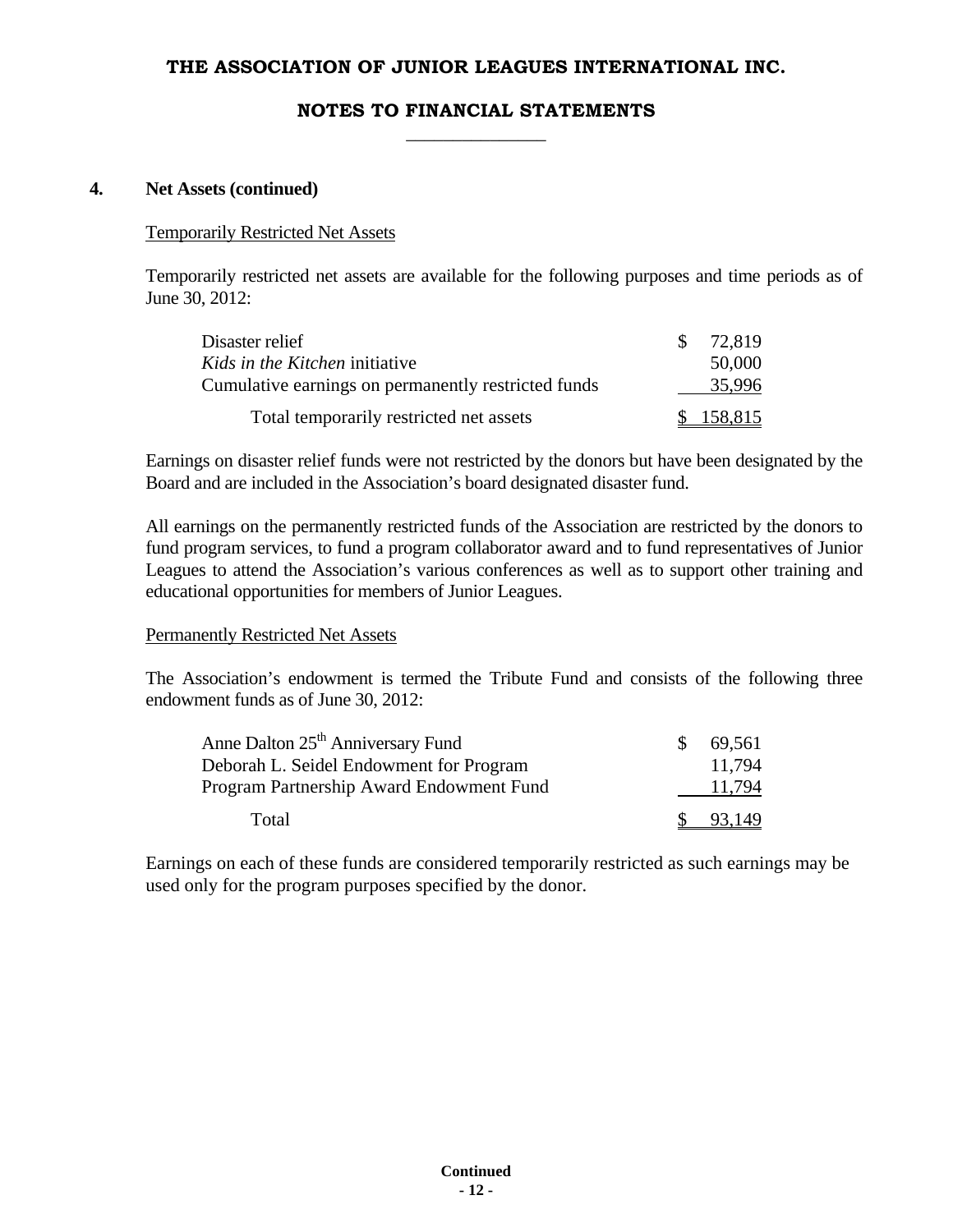# **NOTES TO FINANCIAL STATEMENTS \_\_\_\_\_\_\_\_\_\_\_\_\_\_\_**

### **4. Net Assets (continued)**

#### Endowments

The Association had the following endowment related activities for the year ended June 30, 2012:

|                                                                                                                    | Permanently<br>Restricted |     | Temporarily<br>Restricted |
|--------------------------------------------------------------------------------------------------------------------|---------------------------|-----|---------------------------|
| Endowment net assets at June 30, 2011                                                                              | 93,024<br>\$              | \$  | 35,984                    |
| Investment returns:<br>Interest and dividends<br>Net depreciation (realized/unrealized)<br>Total investment return |                           |     | 12<br>12                  |
| Contributions                                                                                                      |                           | 125 |                           |
| Amounts appropriated for expenditure                                                                               |                           |     |                           |
| Endowment net assets at June 30, 2012                                                                              | 93.149                    |     | 35,996                    |
|                                                                                                                    |                           |     |                           |

#### Interpretation of Relevant Law

The Association classifies as permanently restricted net assets the original value of all gifts donated to the permanent endowment. The Association's policy is to preserve the fair value of the original gift as of the gift date of the donor-restricted endowment funds, absent explicit donor stipulations to the contrary.

The Association's Board has interpreted the New York enacted version of the Uniform Prudent Management of Institutional Funds Act (UPMIFA) as allowing the Association to appropriate for expenditure or accumulate so much of an endowment fund as the Association determines is prudent for the uses, benefits, purposes and duration for which the endowment fund is established, subject to the intent of the donor as expressed in the gift instrument.

Investment returns on permanently restricted endowments are classified in accordance with donor specifications. When no specifications are outlined by the donor, investment earnings on the permanently restricted and the temporarily restricted net assets arising from earnings thereon are classified as temporarily restricted net assets until those amounts are appropriated for expenditure by the Association.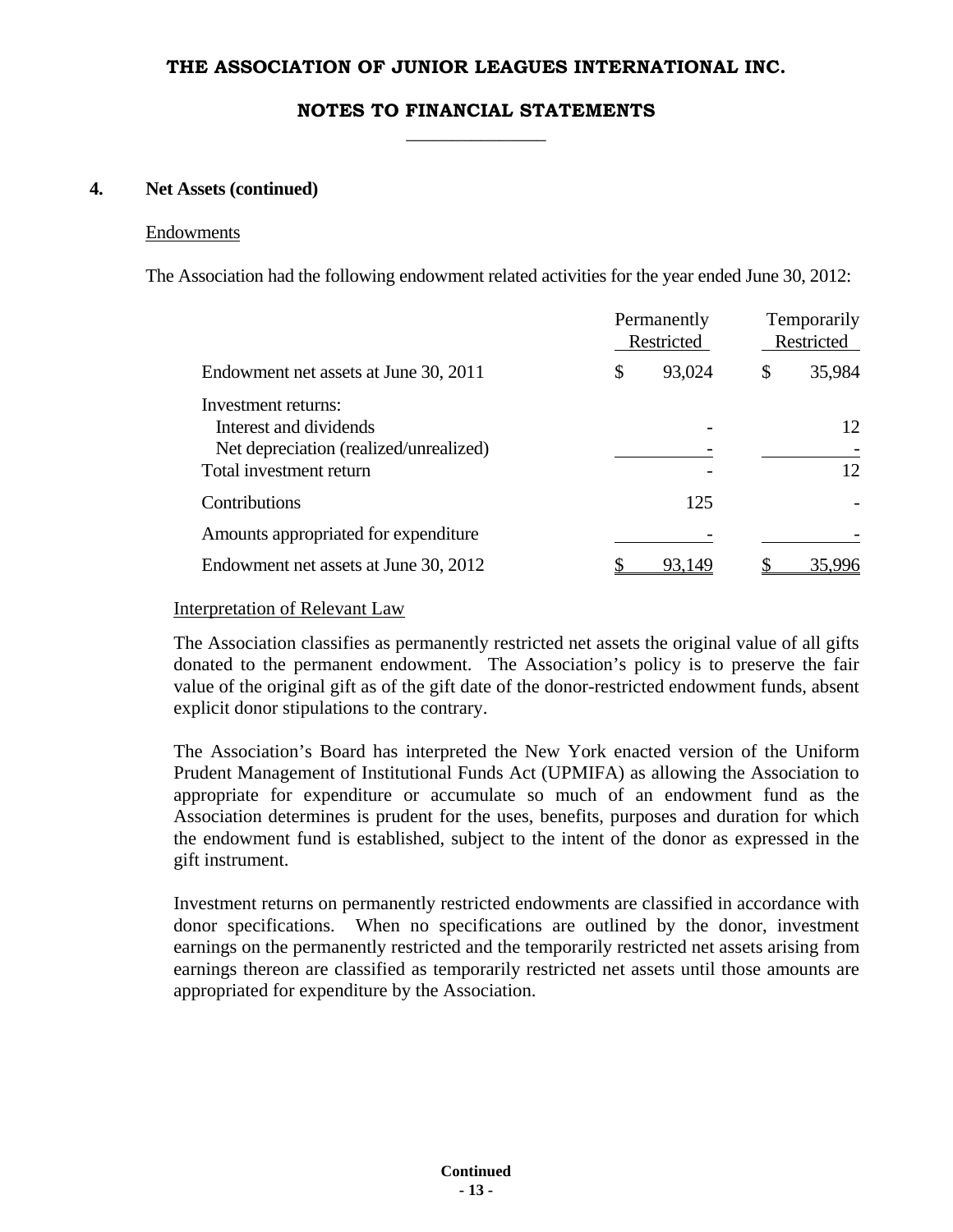# **NOTES TO FINANCIAL STATEMENTS \_\_\_\_\_\_\_\_\_\_\_\_\_\_\_**

#### **4. Net Assets (continued)**

#### Endowments (continued)

#### Return Objectives and Risk Parameters

The Association has adopted investment and spending policies for endowment assets that attempt to provide a predictable stream of funding to programs supported by its endowments while seeking to maintain the purchasing power of the endowment assets. Endowment assets include those assets of donor-restricted funds that the Association must hold in perpetuity. Under this policy, as approved by the Board of Directors, the primary emphasis of the endowment assets is the preservation of capital with secondary emphasis on growth of principal and income. The assets must be invested with care, skill and diligence that a prudent person acting in this capacity would undertake. Over a five year period, the Association strives to achieve a rate of return, after fees, which in aggregate exceeds the weighted average return of the applicable market indices.

### Strategies Employed for Achieving Objectives

To satisfy its long term return objectives, the Association relies on a total return strategy in which investment returns are achieved through both capital appreciation (realized and unrealized) and current yield (interest and dividends). The Association targets a diversified asset allocation which is reviewed as necessary but, at a minimum, on an annual basis. The Association's target asset allocation is to hold at least 65% of the funds in fixed income instruments and cash equivalents with no more than 30% of the funds held in equities.

#### **Spending Policy**

In accordance with donor instructions, earnings on the permanently restricted endowments are considered temporarily restricted as such earnings may only be used for the program purposes specified by the donor, including funding program services (Deborah L. Seidel Endowment for Program), funding a program collaborator award (Program Partnership Award Endowment Fund) and funding representatives of Junior Leagues to attend the Association's various conferences as well as to support other training and educational opportunities for members of Junior Leagues (Anne Dalton 25<sup>th</sup> Anniversary Fund). No earnings will be spent from these funds until each reaches a minimum size determined by the Association that will enable them to generate meaningful earnings for the programs.

#### Funds with Deficiencies

From time to time, the fair value of assets associated with individual donor-restricted endowment funds may fall below the level that the donor requires an organization to retain as a fund of perpetual duration. There were no such deficiencies of the Association's endowment funds as of June 30, 2012.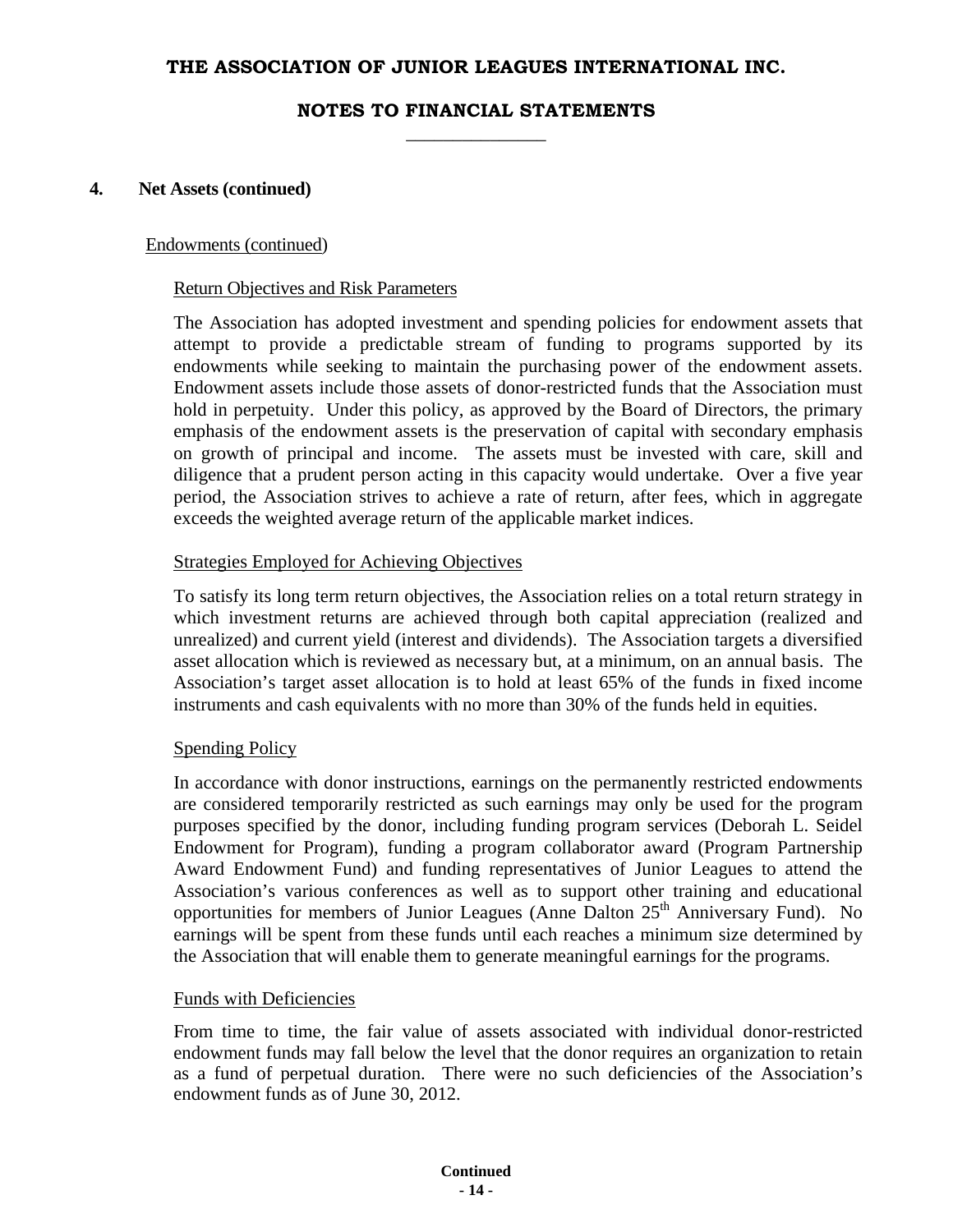# **NOTES TO FINANCIAL STATEMENTS \_\_\_\_\_\_\_\_\_\_\_\_\_\_\_**

#### **5. Commitments, Risks and Contingencies**

#### Contractual Commitments

The Association has entered into various letters of agreement for commitments for hotel accommodations for its future planned conferences through September 2013. In the event the Association were to cancel these reservations or fail to use a specified percentage of the total space reserved, the Association would be required to pay liquidated damages based upon the date the hotel was notified of the cancellation or reduction in requested rooms based upon the hotel's ability to fill the resulting vacancies. Management of the Association does not believe that any of these commitments will result in a loss due to liquidated damages. Accordingly, no amount for this potential liability has been reflected in the accompanying financial statements.

### Operating Lease

In March 2006, the Association entered into an operating lease agreement for its current office space in New York City. The lease commenced September 2006 and expires April 2017. The lease contains an option to renew for an additional five year period. The lease also contains a fixed escalation clause for increases in the annual minimum rent over the term of the lease and provides for rent abatement for the first seven months of the lease term.

Under accounting principles generally accepted in the United States of America, all rent abatements and fixed rent increases are recognized on a straight-line basis over the term of the lease. The difference between this expense and the required lease payments is reflected as deferred rent in the accompanying statement of financial position.

Rent expense under this lease for the year ended June 30, 2012 was \$294,309 and is included in occupancy expense in the accompanying statement of functional expenses.

As of June 30, 2012, total future minimum lease payments required under the Association's operating lease for its current office space are as follows:

| For the Years Ending                |               |
|-------------------------------------|---------------|
| June 30,                            | Total         |
| 2013                                | 317,300<br>\$ |
| 2014                                | 326,819       |
| 2015                                | 336,624       |
| 2016                                | 346,722       |
| 2017                                | 267,408       |
| Total future minimum lease payments | .594.873      |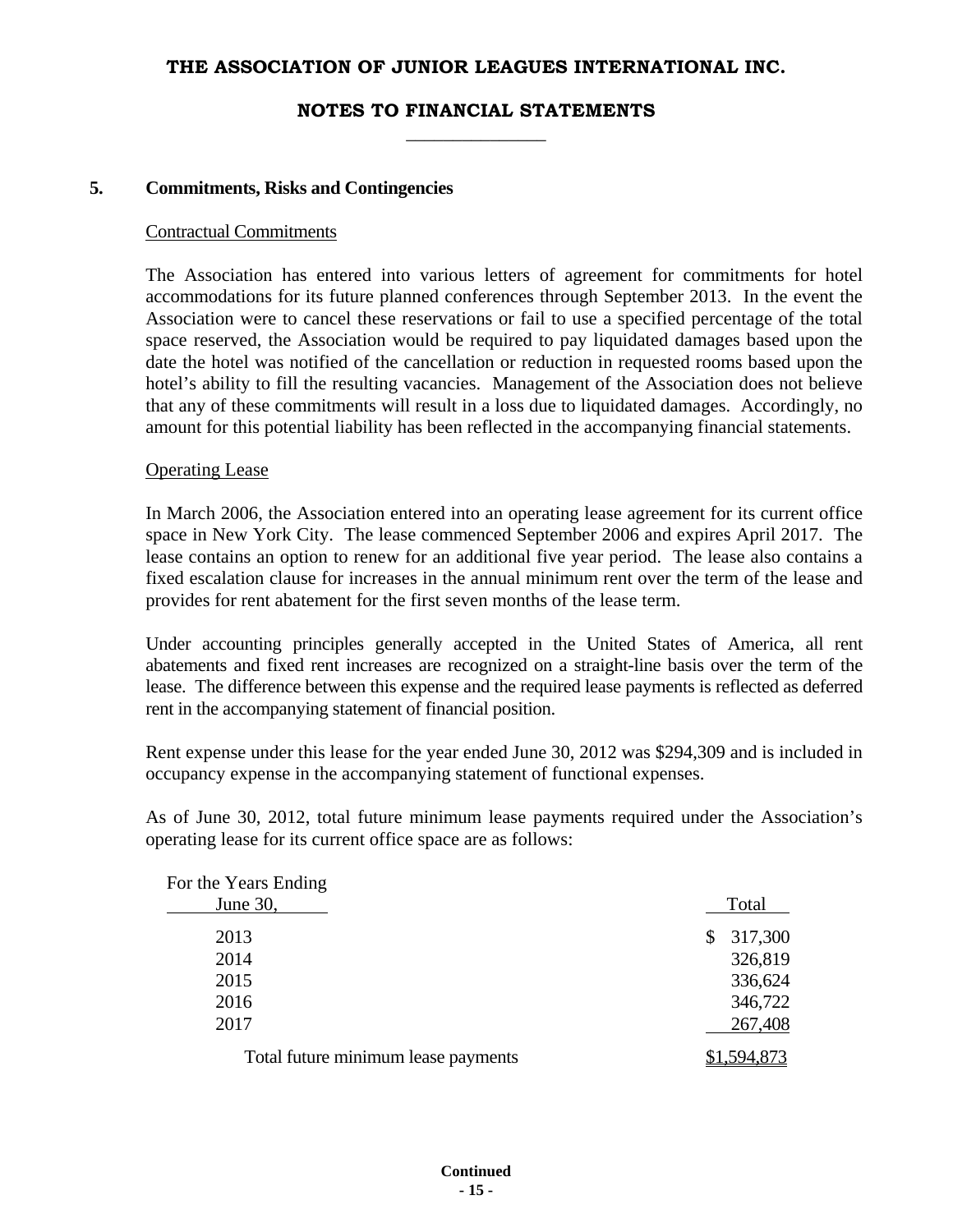# **NOTES TO FINANCIAL STATEMENTS \_\_\_\_\_\_\_\_\_\_\_\_\_\_\_**

### **6. Contributed Services and Materials**

The Association received various donated products for use at its annual conference. Donated contributions of \$38,640 representing the fair value of these materials have been recorded as revenue and expense in the accompanying financial statements for the year ended June 30, 2012.

### **7. Pension Plans**

### Defined Contribution Plan

Effective December 1, 2007, the Association adopted a defined contribution plan under Section 403(b) of the Internal Revenue Code. The effective date of the plan was made retroactive to August 1, 2007. Employees are eligible to participate in the plan immediately upon their hire and may elect to contribute up to the Federal tax limitations.

The plan provides for a base employer contribution and employer matching contributions. Employees are eligible after one year of service to receive the employer base and matching contributions. Employees are immediately vested in the full value of their accounts, including employer contributions.

The base employer contribution is currently equal to 3% of the participants' eligible compensation. The employer matching contribution is currently equal to the lesser of 200% of the participant's contribution to the plan or 6% of the employee's eligible compensation.

Pension expense for the year ended June 30, 2012 was approximately \$161,000 and is included in employee benefits in the accompanying statement of functional expenses.

The plan includes a provision allowing loans from the plan in an amount not to exceed 50% of the participant's account value.

#### Defined Benefit Plan

The Association maintained a noncontributory defined benefit pension plan (the Plan) that covered substantially all employees of the Association, subject to certain eligibility requirements.

On June 23, 2007, the board of the Association resolved to terminate the Plan. The Plan was terminated effective August 1, 2007 and benefit accruals for all participants ceased on July 31, 2007. The Plan was formally closed down and all Plan assets distributed as of June 30, 2012.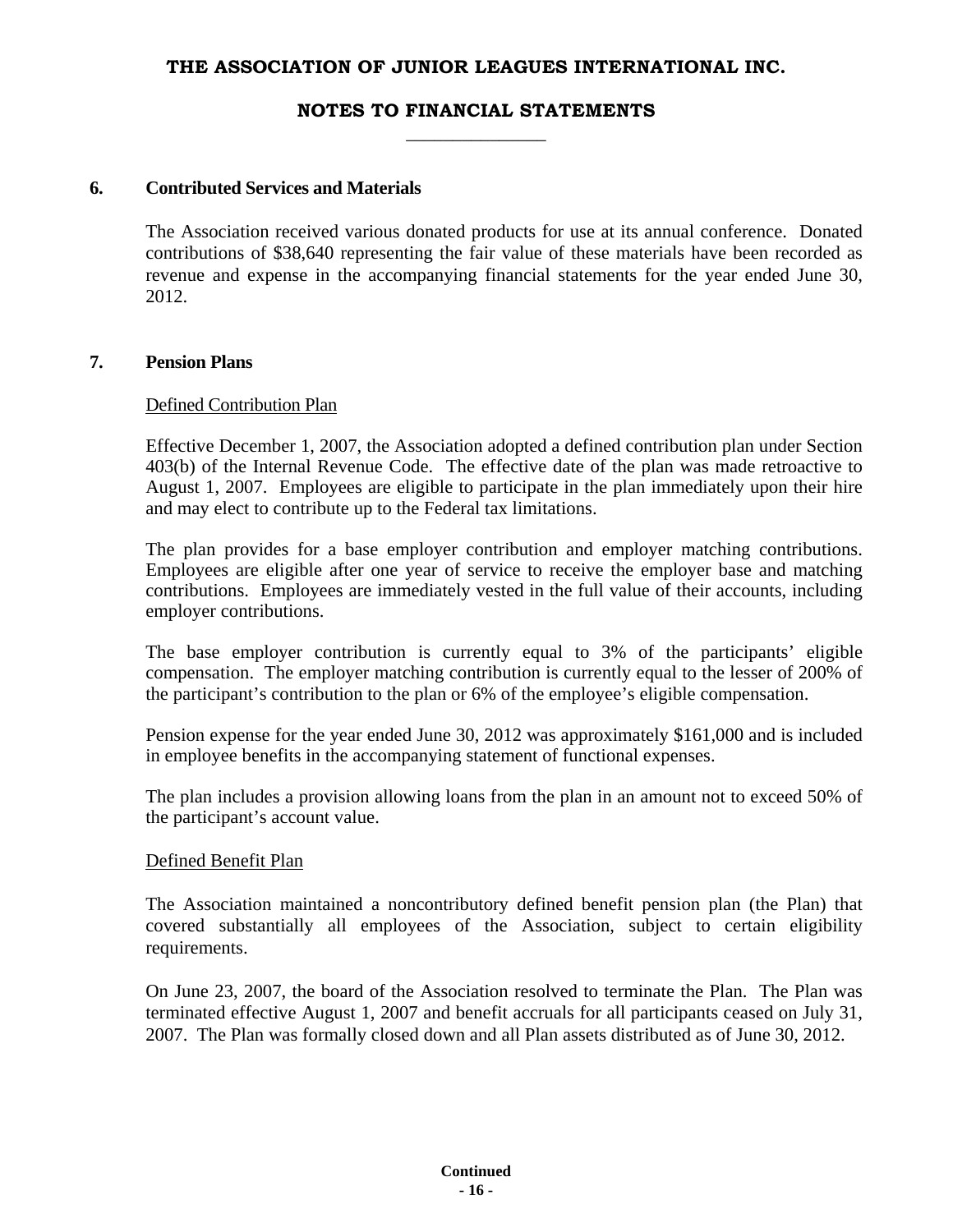# **NOTES TO FINANCIAL STATEMENTS \_\_\_\_\_\_\_\_\_\_\_\_\_\_\_**

### **7. Pension Plan (continued)**

#### Defined Benefit Plan (continued)

The Association was required to fully fund the Plan prior to termination. The Association contributed \$1,813,130 to the Plan during the year ended June 30, 2012 to fully fund the Plan's obligations. The cumulative unrecognized actuarial loss of \$726,436 reported by the Association as a component of its unrestricted net assets as of June 30, 2011 was recognized as of June 30, 2012 as a gain from the defined benefit plan settlement. The net cost of fully funding the Plan prior to full settlement was \$1,439,618 and is reported in the accompanying statement of functional expenses.

### **8. Income Taxes**

The Association is exempt from federal income taxes under Section  $501(c)(3)$  of the Internal Revenue Code. However, income from certain activities not directly related to the Association's tax-exempt purpose is subject to taxation as unrelated business income.

The Association generates unrelated business income from commissions it receives from its group life insurance underwriter. Such commissions are based upon Junior League members' participation in the various insurance plans offered. Commissions are also received from several car rental agencies and other organizations based upon purchases made by members of the various Junior Leagues. The Association also generates unrelated business income from the sale of various accessory items.

 The provision for income tax was \$231 for the year ended June 30, 2012 and is included in the provision for income taxes in the accompanying statement of functional expenses.

The Association reviews and assesses all activities annually to identify any changes in the scope of the activities and revenue sources and the tax treatment thereof to identify any uncertain tax positions. For the year ended June 30, 2012, management did not identify any uncertain tax positions requiring recognition or disclosure in these financial statements. As of June 30, 2012, tax years reasonably considered open and subject to examination include returns for the years ended June 30, 2009 through June 30, 2011.